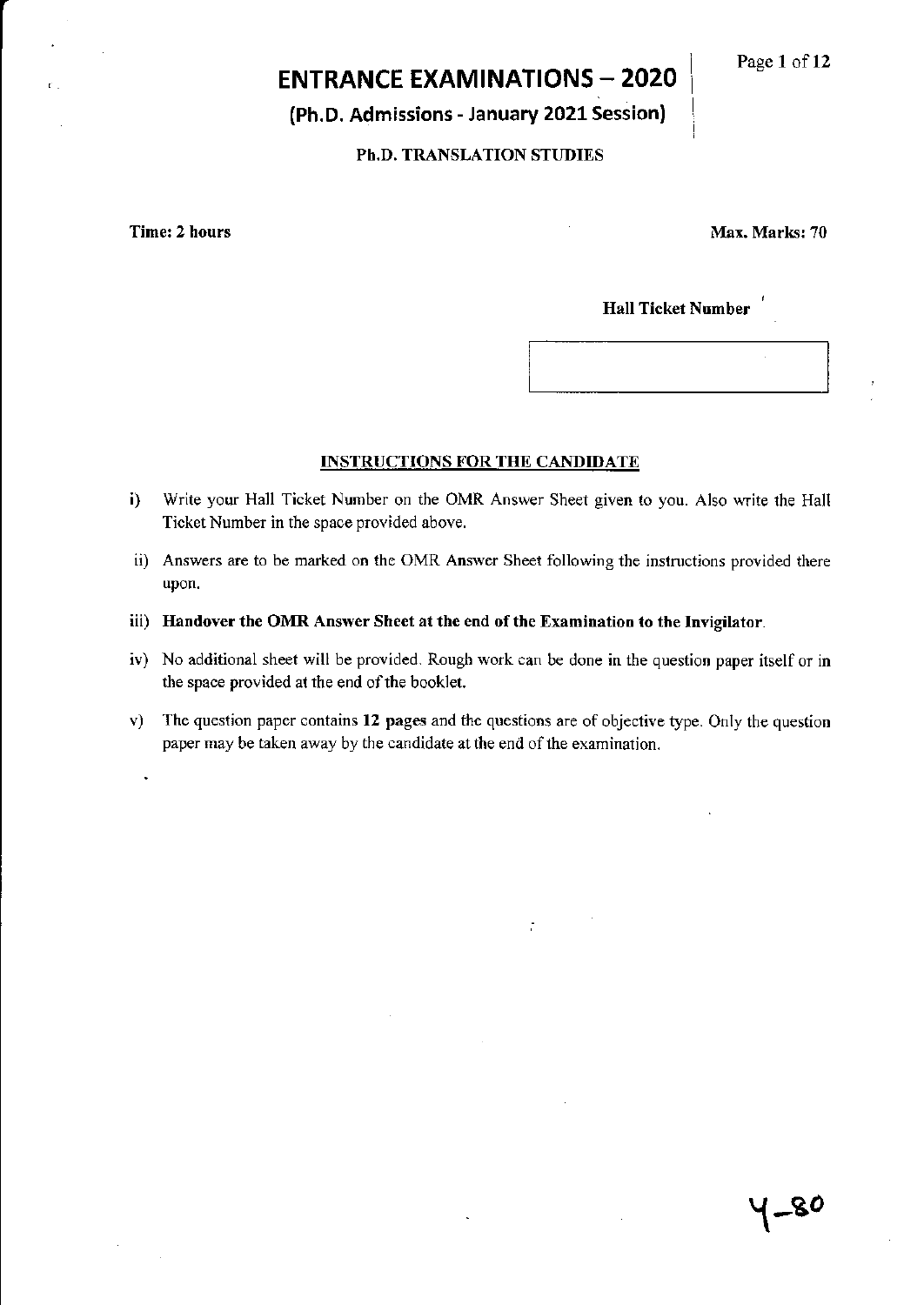#### SECTION . A

#### RESEARCH METHODOLOGY

### Read the following passage and answer the questions given below:

"The question of Linguistic Provinces has not only led to a great deal of controversy born out of party prejudices and party interests but it has led to a difference of opinion as to the merits there of. The points of controversy relate to claims and counter-claims as between contiguous Provinces to territories as well as to the terms of their inclusion. I shall deal with them at a later stage in so far as they relate to the creation of the Maharashtra Province. I shall first take up the question of the merits of the proposal for Linguistic Provinces.

What is the purpose which lies behind the demand for Linguistic Provinces? The generality of those who advocate the creation of Linguistic Provinces do so because they believe that the Provinces have different languages and cultures. They should therefore have the fullest scope to develop their languages and their cultures. In other words, the Provinces have all the elements of a distinct nationality and they should be allowed the freedom to grow to their fullest in nationhood.

In discussing the question of creating such Linguistic Provinces it would be very shortsighted to omit from one's consideration the fact that the structure of Govemment of India of the future is to be cast in a dual form: (a) a Central Government and (b) a number of Provincial Governments inextricably inter-linked and inter-woven in the discharge of their respective Legislative, Executive and Administrative firnctions. Before one could agree to the creation of Linguistic Provinces, one must, therefore, consider the effects which Linguistic Provinces would have on the working of the Central Government.

Among the many effects that may be envisaged, the following are obvious : (1) Linguistic Provinces will result in creating as many nations as there are groups with pride in their race, language and literature. The Central Legislature will be a League of Nations and the Central Executive may become a meeting of separate and solidified nations fiiied with the consciousness of their being separate in culture and therefore in interests. They may develop the mentality of political insubordination, i.e., refusal to obey the majority or of staging walkouts. The development of such a mentality is not to be altogether discounted. If such a mentality grows it may easily make the working of the Central Govemment impossible. (2) The creation of Linguistic Provinces would be fatal to the maintenance of the necessary administrative relations between the Centre and the Provinces. If each Province adopts its own language as its official language the Central Government will have to correspond in as many official languages as there are Linguistic Provinces. This must be accepted as an impossible task. How great a deadlock Linguistic Provinces will create in the working of the Governmental machine can be better understood by studying the effects of Linguistic Provinces on the Judiciary. ln the new set-up, each Province will have a High Cout with a series of subordinate courts below it. At the apex of these High Courts will be the Supreme Court with the right to hear appeals against the decisions of the High Courts. On the basis of Linguistic Provinces, Courts of each Province including its High Cout will conduct their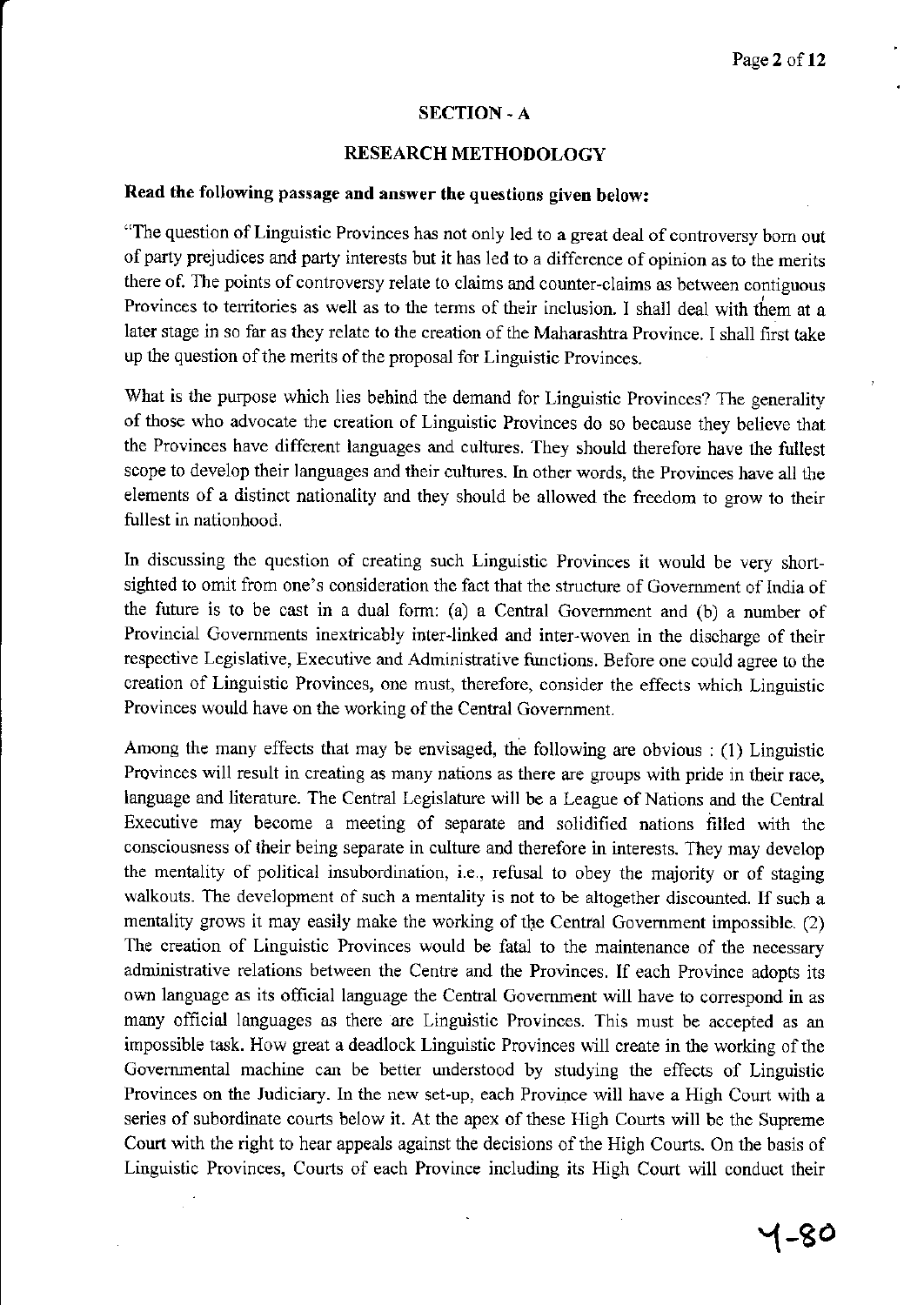proceedings in the language of the Province. What is the Supreme Cout to do when its jurisdiction is invoked for rectifying a wrong done by the High Court? The Supreme Court will have to close down. For, if it is to function — every judge of the Supreme Court — I am<br>equiting for the moment the layers precticing therein — must know the language of every will have to close down, For, if it is to function — every judge of the supreme Court — I am<br>omitting for the moment the lawyers practicing therein — must know the language of every Province which it is impossible to provide for. No one can contemplate such a situation Province — which it is impossible to provide for. No one can comempiate such a situation<br>with equanimity. It may lead to a break-up of India. Instead of remaining united, India may end in becoming Europe – faced with the prospect of chaos and disorder."

ł,

## (From DR. Babasaheb Ambedkar: Writings and Speeches Volume No: 1)

| 1. | territories:                                                            |                                                                                                                                                                                     | This article discusses the claims and counter claims between                      | Provinces to  |
|----|-------------------------------------------------------------------------|-------------------------------------------------------------------------------------------------------------------------------------------------------------------------------------|-----------------------------------------------------------------------------------|---------------|
|    | A. Friendly                                                             | B. Neighbouring C. Different                                                                                                                                                        |                                                                                   | D. Infectious |
| 2. |                                                                         | The passage first takes up the issue of :                                                                                                                                           |                                                                                   |               |
|    | D. The party prejudices and party interests                             | A. The proposal for the creation of the Maharashtra Province<br>B. The territories as well as to the terms of their inclusion<br>C. Merits of the proposal for Linguistic Provinces |                                                                                   |               |
| 3. |                                                                         | The second point in the essay discusses ________.                                                                                                                                   |                                                                                   |               |
|    | C. Nationality and nationalism<br>D. Parochialism                       | A. Purposes behind the demand for Linguistic Provinces<br>B. Controversy around creation of Linguistic Provinces                                                                    |                                                                                   |               |
| 4. | What is to be cast in a dual form?                                      |                                                                                                                                                                                     |                                                                                   |               |
|    | A. Central Government<br>C. Linguistic Provinces                        |                                                                                                                                                                                     | <b>B.</b> Provincial Governments<br>D. Structure of Government of India           |               |
| 5. | government?                                                             |                                                                                                                                                                                     | What according to the author may create challenges to the workings of the central |               |
|    | A. Disobedience<br>B. Nations within nations<br>C. Cultural differences | D. Possibilities of disobedience and multiple official languages                                                                                                                    |                                                                                   |               |
| 6. |                                                                         | will be most affected by the creation of linguistic states?                                                                                                                         | Which of the functions of the Central government, according to the above passage  |               |

A. Judiciary B. Executive C. Legislative D. Administrative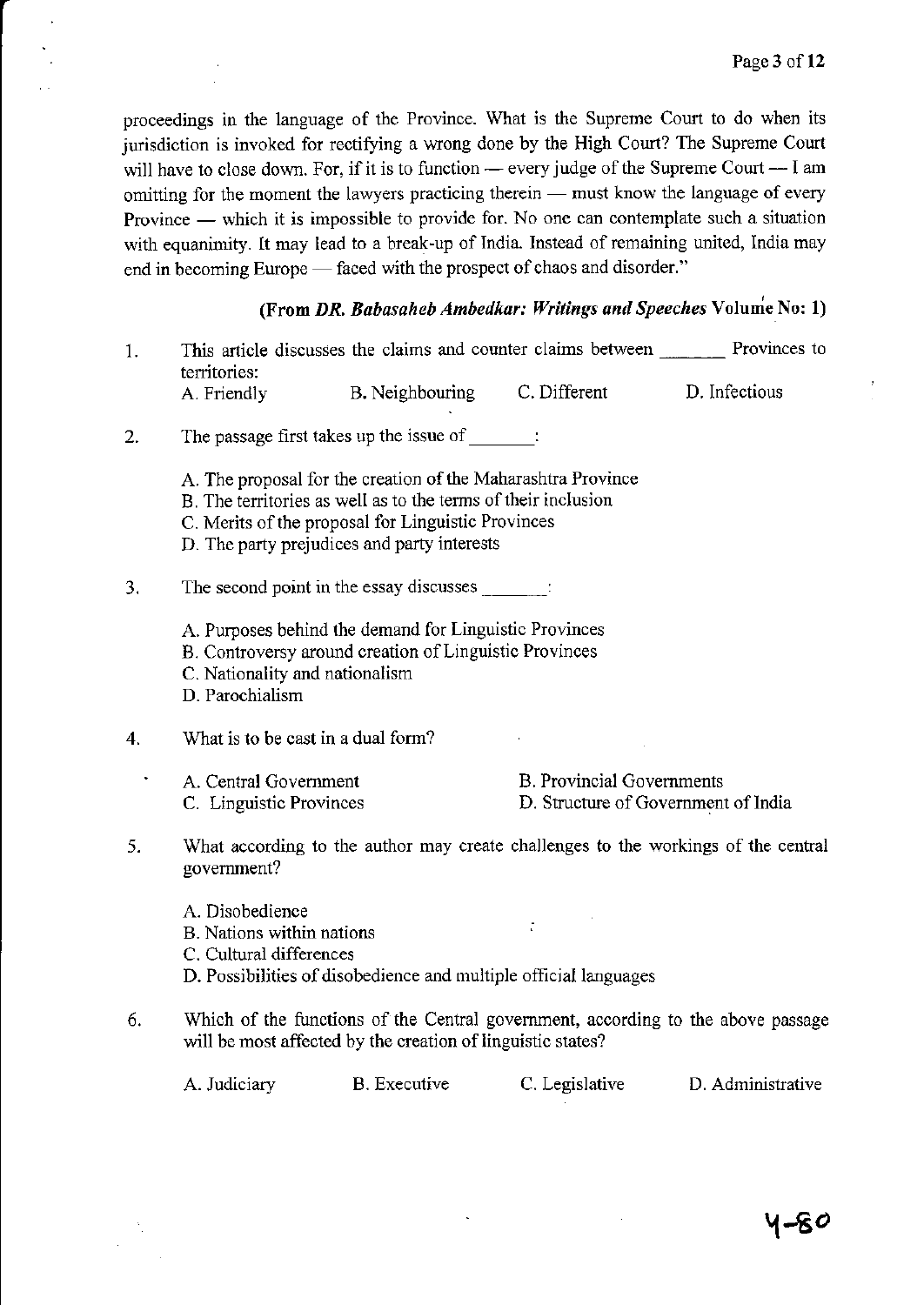7. The author opines that no one can contemplate creation of seveml different linguistic provinces with 8. An epistemology that believes that social phenomena can be objectively researched A. Imagination B. Composue C. Impartiaiity D. Justice and data about the social world can be collected and measured: A. Realism B. Interpretivism C. Constructivism D. Positivism 9. In research, 'study of being' which is concerned with what actually exists in the world about which humans can acquire knowledge, is the branch called: A. Typology B. Methodology C. Ontology D. Epistemology 10. The type of research that tackles "real-world problems in participatory and collaborative ways in order to produce action and knowledge": A. Action research B. Evaluative research B. Evaluative research B. Evaluative research D. Ethnographic research C. Conceptual research 11. <sup>A</sup>research hypothesis is: A. "an identification and description of theoretical framework." B. "a testable assertion about a relationship or relationships between two or more concepts." C. "a presumption about plausible research questions and solutions " D. "a procedure used to identify, select, process and analyse information about a Topic." 12. "A translation theory that considers the new text as a primary one, that is, a new original text, and the translator a creator in his/her own right": A. The linguistic approach B. The cannibalistic approach<br>C. The communicative approach D. The hermeneutic approach C. The communicative approach 13. <sup>A</sup>research that allows practitioners to address those concems that are closest to them' ones over which they can exhibit some influence and make change: A. Qualitative research B. Action research B. Action research B. Quantitative res D. Quantitative research 14. The Map: A Beginner's Guide to Doing Research in Translation Studies was authored by: A. Gabriela Saldanha and Sharon 0' Brien B. Sherry Simon and Maria TYmoczko C. Jenny Williams and Andrew Chesterman D. Mona Baker and Cabriela Saldanha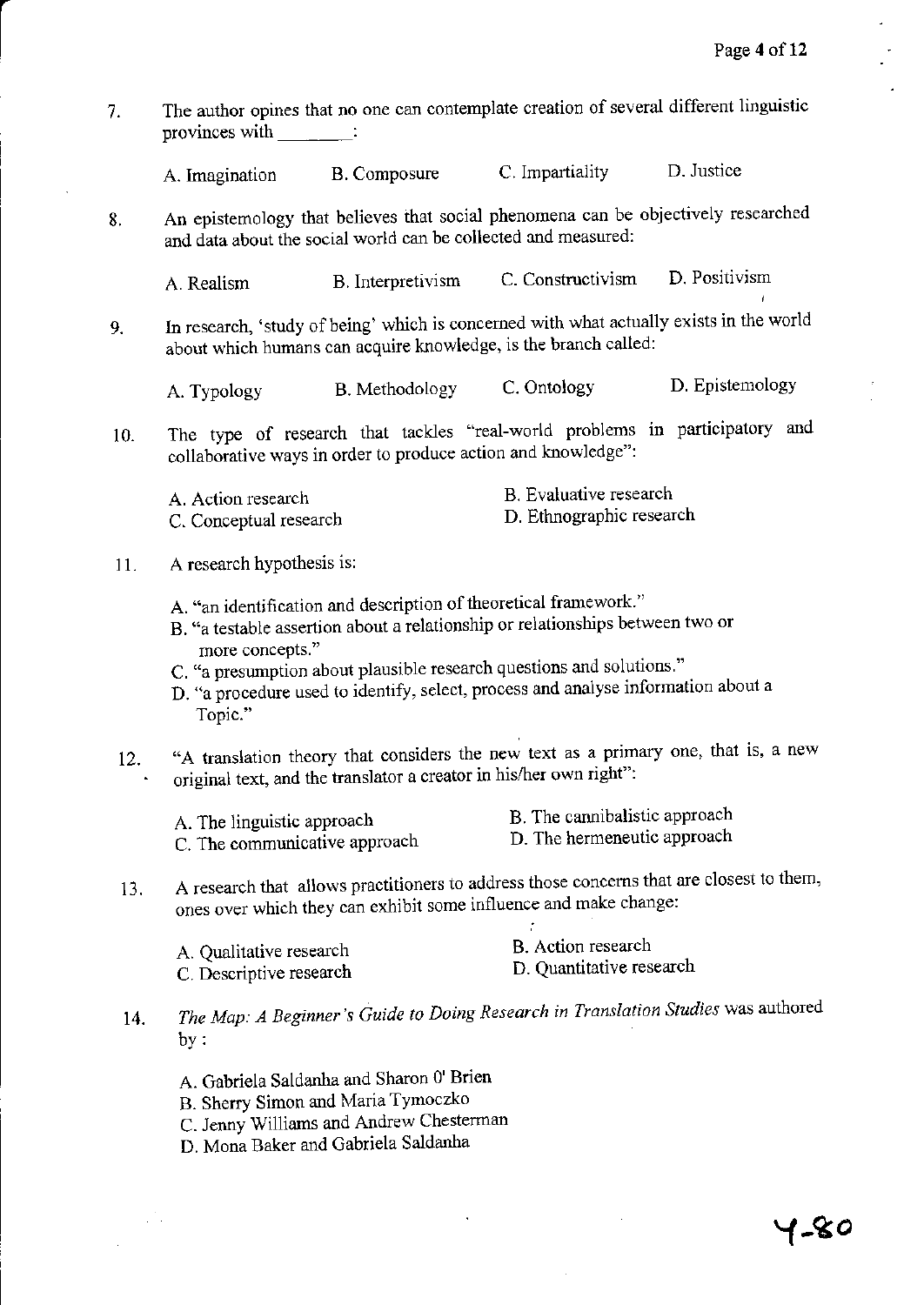15. What helps when developing a research question?

| A. Formulating Objectives | B. Specific guidelines in books |
|---------------------------|---------------------------------|
| C. Subject knowledge      | D. Methodology                  |

- 16. Consider the following situations:
	- a. The coffee in my cup tastes sweet. I have evidence that the coffee is sweet.
	- b. You have a throbbing pain in the head. You have evidence that you have a , headache.
	- c. Brandon had a memory of having breakfast for cereal. Brandon has evidence about what Brandon had for breakfast.
	- d. Jack had more than four cups of coffee; therefore, it is evident that Jack had more than three cups of coffee.

All these four situations consist of different kind of experiential evidences. These experiential evidences are :

i. Introspective ii. Perceptual iii. Intuitional iv. Memorial

Match the right situation with the correct evidential experience.

|    | $a - ii$ , $b - i$ , $c - iv$ , $d - iii$ |
|----|-------------------------------------------|
| B  | $a - i$ , $b - ii$ , $c - iii$ , $d - iv$ |
| -C | $a - iv$ , $b - iii$ , $c - i$ , $d - ii$ |
| D  | $a - ii, b - iv, c - ii, d - i$           |

17. Mary Louise Pratt conceptualizes "Social spaces where cultures meet, clash and grapple with each other, often in contexts of highly asymmetrical relations of power" as:

| A. Colonial Zones     | B. Contact Zones  |
|-----------------------|-------------------|
| C. Postcolonial Zones | D. Conflict Zones |

18. Identify the different categories of participants outlined by Langdridge and Hagger Johnson. i. Recruited and Identifiable iii. Unaware and Identifiable<br>iii. Recruited and Anonymous iv. Unaware and Anonymous

iii. Recruited and Anonymous

A. i, iii B. i, iii, iv C. ii, iv D. i, ii, iii, iv

19. University Grants Commission (UGC) became a statutory body in

| A. 1954 | B. 1955 | C. 1956 | D. 1957 |
|---------|---------|---------|---------|

20. "In oral situations the practice of translation has a performance-based aesthetic and pragmatic. As a consequence, the primary criterion of a good translation is a story well and truly told, rather than close verbal or cultural fidelity, largely because there is generally little or no value accorded to a fixed text per se as there is in literate cultures."

(EnlargingTranslation, Enabling Translator -Maria Tymozcko)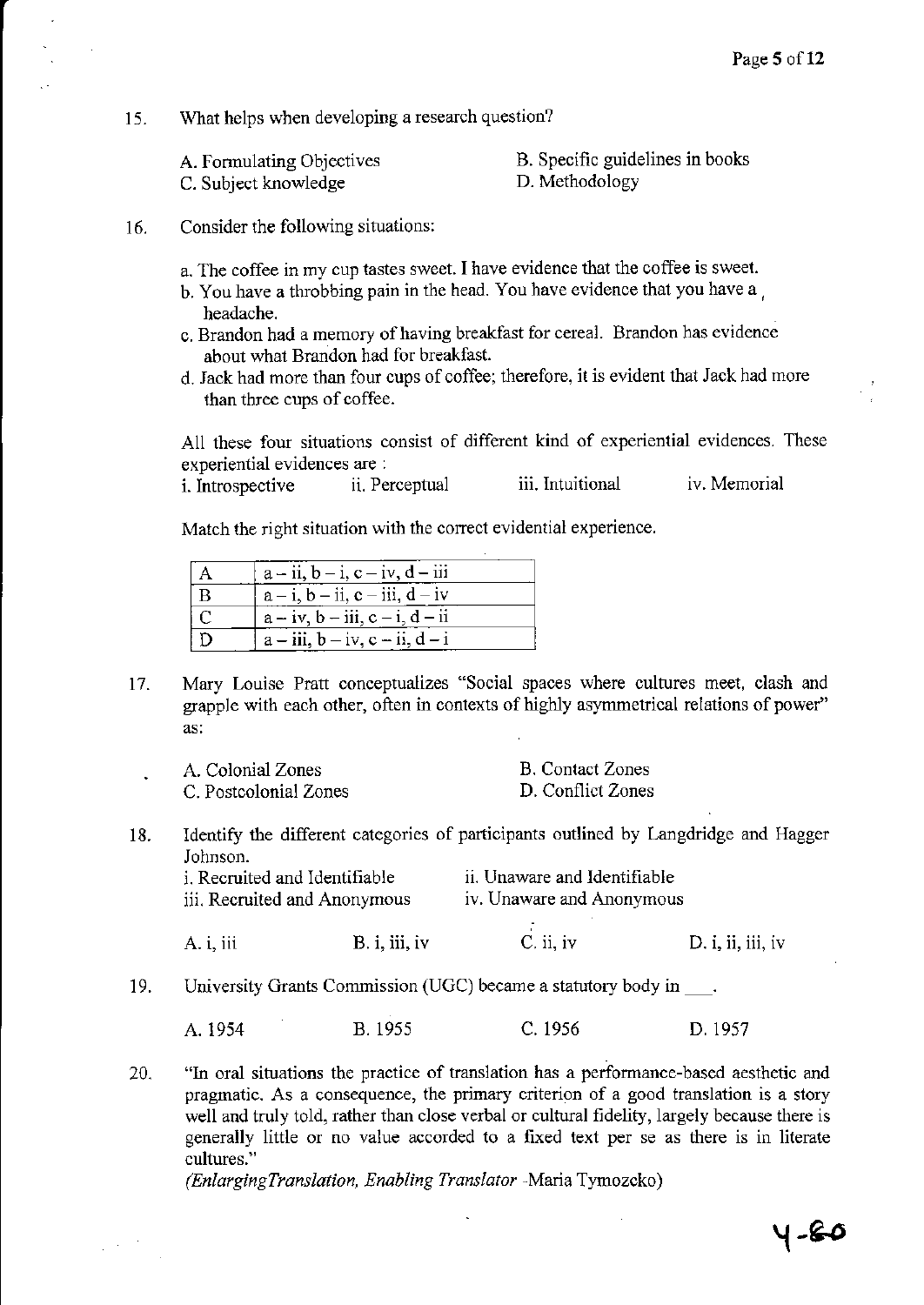A translator of an oral text should therefore keep in mind the following criteria:

a) Rapid and clear grasp of patterns of language

- b) verbal or cultural fidelity
- c) Source text features
- d) A story well and truly told

Choose the best possible answer from the given options:

|   | a and d           |
|---|-------------------|
| B | b and c           |
|   | $a, b, c$ and $d$ |
|   | a, c, and d       |

Match the names of the authors and their works given in the following table: 21.

| А            |                                       | B    |                                                                                   |
|--------------|---------------------------------------|------|-----------------------------------------------------------------------------------|
| a)           | Eugene Nida                           | i)   | Descriptive Translation Studies and<br>Beyond                                     |
| b)           | Jean-Paul Vinay and Jean<br>Darbalnet | ii)  | A Linguistic Theory of Translation                                                |
| $\mathbf{c}$ | J C Catford                           | iii) | Comparative Stylistics of French<br>and English: A Methodology for<br>Translation |
| $\mathbf{d}$ | Gideon Toury                          | iv)  | Toward a Science of Translating                                                   |

Choose the right order from the given options:

| $a - i$ , $b - ii$ , $c - iii$ , $d - iv$ . |
|---------------------------------------------|
| $a - iv$ , $b - iii$ , $c - ii$ , $d - i$ . |
| $a - ii$ , $b - iv$ , $c - i$ , $d - iii$ . |
| $a - iii$ , $b - i$ , $c - iv$ , $d - ii$ . |

The measurable traits that can change over the course of a scientific experiment are  $22.$ called

D. Types C. Variables **B.** Constants A. Hypotheses

Testing of existing theories or hypotheses through data is \_ research. 23.

D. Empirical C. Abductive **B.** Inductive A. Deductive

- Qualitative data in research is generally grounded in subjective and \_\_\_\_\_\_\_\_ 24. perspective.
	- D. Relativist C. Interpretivist **B.** Positivist A. Objective
- as "an empirical inquiry that investigates a R.K. Yin defines 25. contemporary phenomenon in depth and within its real-life context, especially when the boundaries between the phenomenon and context are not clearly evident":

५-८०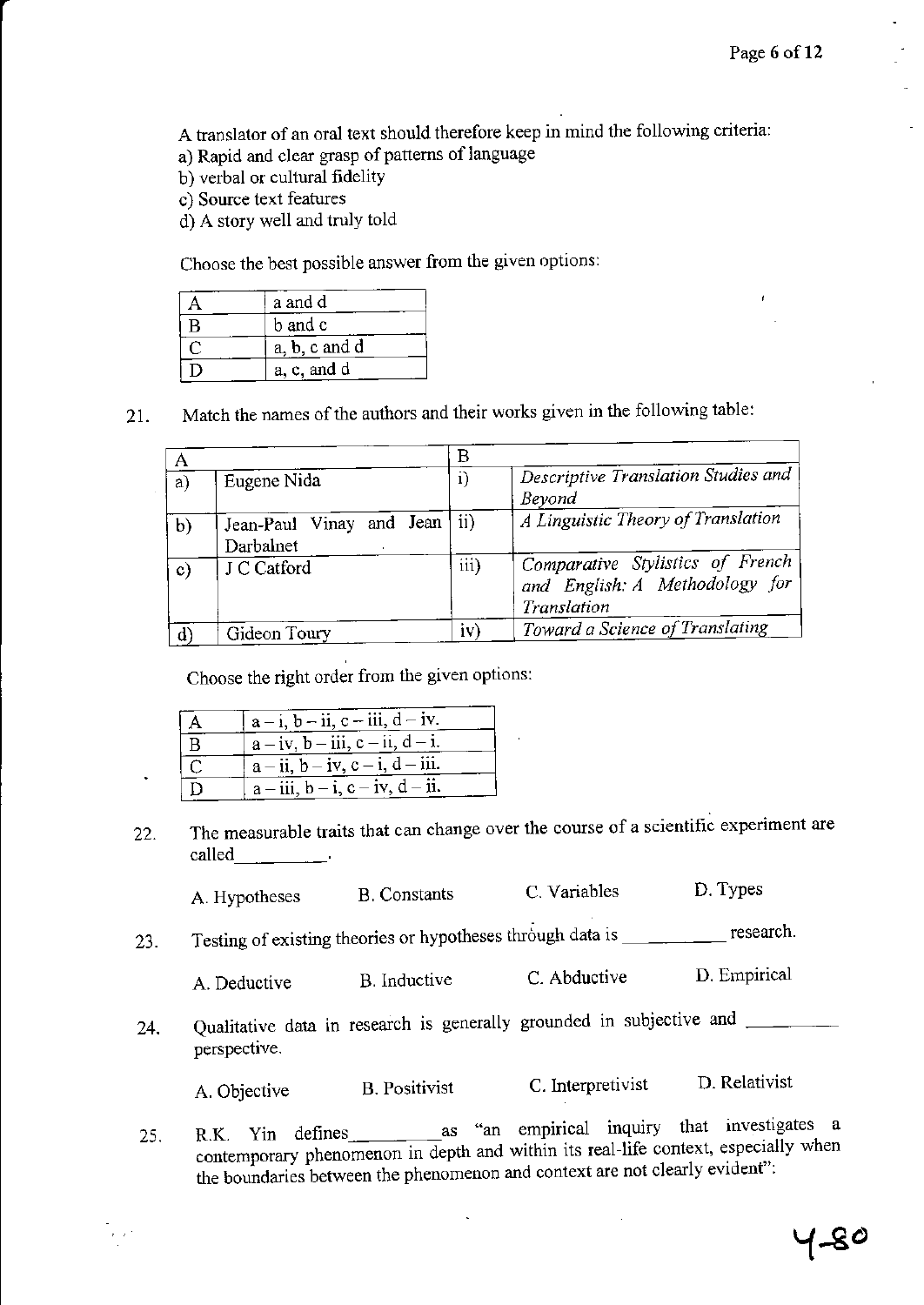|      | A. Descriptive study<br>C. Case study                                      |                                                            | B. Prescriptive study<br>D. Conceptual study                                       |                   |
|------|----------------------------------------------------------------------------|------------------------------------------------------------|------------------------------------------------------------------------------------|-------------------|
| 26.  | 'Likert Scale" is commonly used in ____.                                   |                                                            |                                                                                    |                   |
|      | A. Contractions                                                            |                                                            | B. Questionnaires C. Mathematics                                                   | D. Maps           |
| 27.  | translating" is the ____________ level.                                    |                                                            | According to Muñoz Martín "Mental states and operations at play during the act of  |                   |
|      |                                                                            |                                                            | A. First level B. Second level C. Third Level D. Fourth level                      |                   |
| 28.  |                                                                            | Who uses the concept of the "author function"?             |                                                                                    |                   |
|      | A. Roland Barthes                                                          | B. Derrida                                                 | C. Michel Foucault D. Gilles Deleuze                                               |                   |
| 29.  |                                                                            | 'Deconstruction' is a popular method of research in _____. |                                                                                    |                   |
|      | A. Basic Sciences                                                          | <b>B.</b> Architecture                                     | C. Social Sciences                                                                 | D. Literature     |
| 30.  |                                                                            |                                                            | The principles formulated by the fundamental research are used in ____.            |                   |
|      | A. Applied research<br>C. Foundational research                            |                                                            | B. Ethnographic research<br>D. Historical research                                 |                   |
| 31.  | control and validity of inferences?                                        |                                                            | Which of the following method is free from the difficulties related with sampling, |                   |
|      | A. Correlational research<br>C. Historical method                          |                                                            | B. Experimental method<br>D. Survey method                                         |                   |
| 32.  | The experimental method is                                                 |                                                            |                                                                                    |                   |
|      | A. A method for verifying a hypothesis<br>C. A variable controlling method |                                                            | B. A method deriving inferences<br>D. A method controlling hypothesis              |                   |
| 33.5 |                                                                            |                                                            | The justifiable scientific list of all references is called ________.              |                   |
|      | A. Index                                                                   | B. Bibliography                                            | C. Acknowledgement                                                                 | D. Contents       |
| 34.  | Information is $\qquad \qquad$ .                                           |                                                            |                                                                                    |                   |
|      | A. Raw Data                                                                | B. Processed Data                                          | C. Input data                                                                      | D. Organized data |
| 35.  |                                                                            |                                                            | Which of the following is not covered under Intellectual Property Rights?          |                   |
|      | A. Copyrights                                                              | <b>B.</b> Thesaurus                                        | C. Patents                                                                         | D. Trade Marks    |

 $\bar{\mathcal{A}}$ 

 $\cdot$ 

t

l,

 $\langle \rangle$ 

÷.

 $\bar{z}$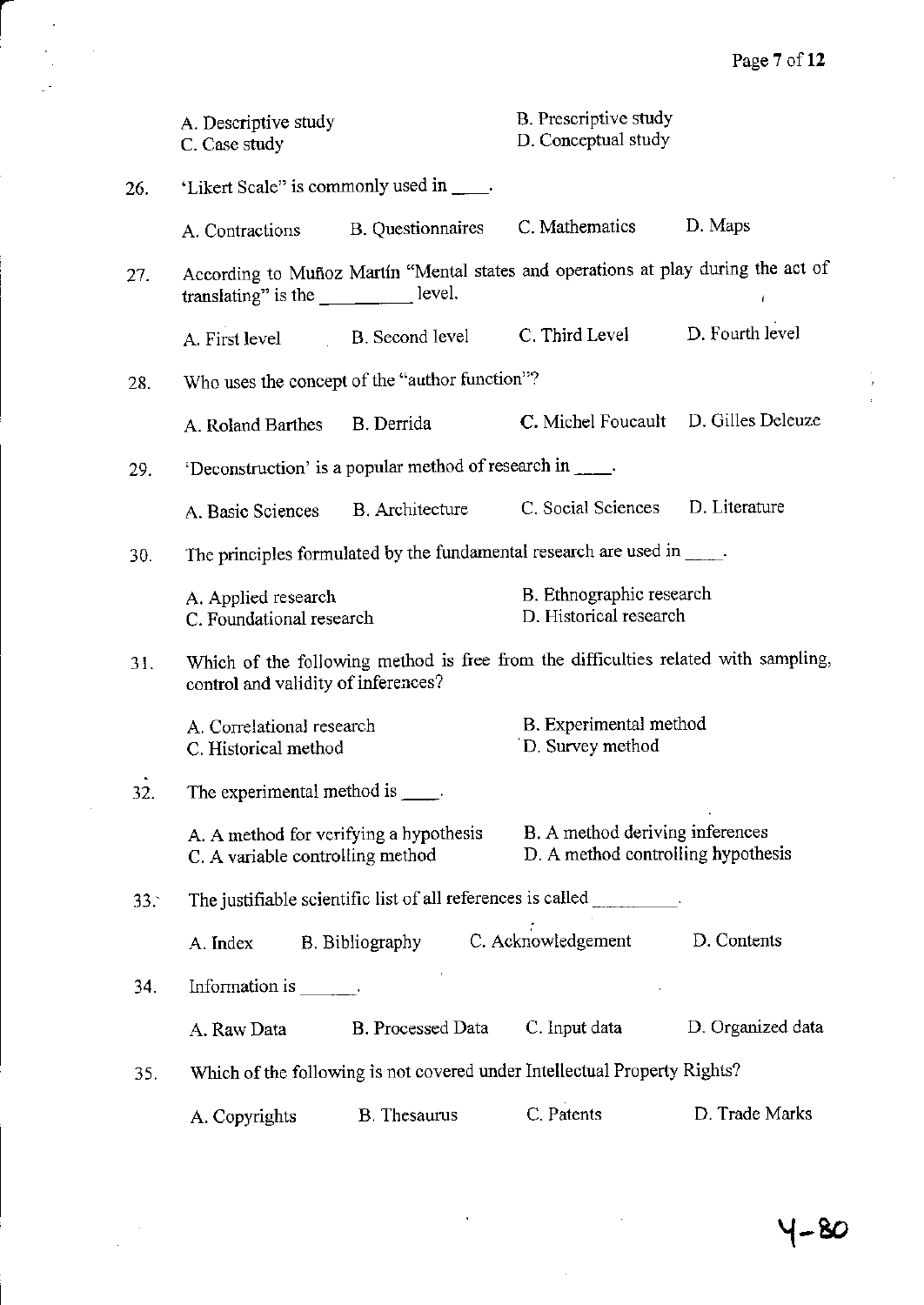#### SECTION - B

### TRANSLATION STUDIES

### Read the following passage and answer the questions given below:

"Theoreticians of the global do not always agree as to what is understood by globalization. For Roland Robertson, 'Globalization refers both to the compression of the world and to the intensification of consciousness of the world as a whole' (Robertson 1992: 8). Jonathan Friedman, for his part, claims that globalization 'is about processes of attribution of meaning that are of a global natue' (Friedman 1995: 73). Globalized institutional stuctures are one expression of globalization. As such they are a subset of the global system or global process that describes, in a global context, 'the formation of centre/periphery structures, their expansion, contraction, fragmentation and re-establishment throughout cycles of shifting hegemony' (ibid.: 74). The advantage of the global systemic approach is that it foregrounds historical contingency and avoids a diffusionist model of culture where globalization becomes synonymous with Modernity and the West - Western ideas gradually spreading to the rest of the non-Western world. Jan Nederveen Pieterse argues that the modernity/globalization approach is a 'theory of Westernization by another name, which replicates all the problems associated with Eurocentrism, a narrow window on the world, historically and culturally' (Pieterse 1995: 47).A proliferation of terms can produce discrimination in argument but it can also genente confusion We will use the term 'globalization' in the sense of a *critical* theory of globalization that encompasses global movements and exchanges of people, commodities and ideas, and a politico-historical approach to changes in global processes. The great Ottoman, Muscovite, Aztec, Inca, Mali, Ethiopian and Mwene Mutapa empires, the history of the Venetian and Dutch Republics, the metamorphoses of colonialism, all attest to a dimension to globalization that is geographically broad and historically ancient. Stuart Hall situates England in a long history of globalization that has been the experience of empire and he notes that 'we suffer increasingly from a process of historical amnesia in which we think that just because we are thinking about an idea it has only just started' (Hall 1991a: 20). One does not have to run an empire, however, to experience the global and theories of globalization open up another perspective, the diasporic. Pieterse argues that historiography to date has been dominated by the paradigm of the nation-state so that culture is nationalized and territorialized, but '[a] different historical record can be constructed on the basis of the contributions to culture formation and diffusion by diasporas, migrations, strangers, brokers' (Pieterse 1995: 64-5). The experience of a non-imperial people of globalization can be aseconomic emigrants, political refugees, mediators or indeed agents of empire. This experience frequently involves the transaction of translation. If this is the case, there are manifest consequences for translation history."

# (From Translation and Globalisation by Michael Cronin)

36. In the diffusionist model of culture globalization becomes identical with:

A. Historical contingency B. Social evolution

C. Modernity and the West D. Attribution of meaning that is of a global nature'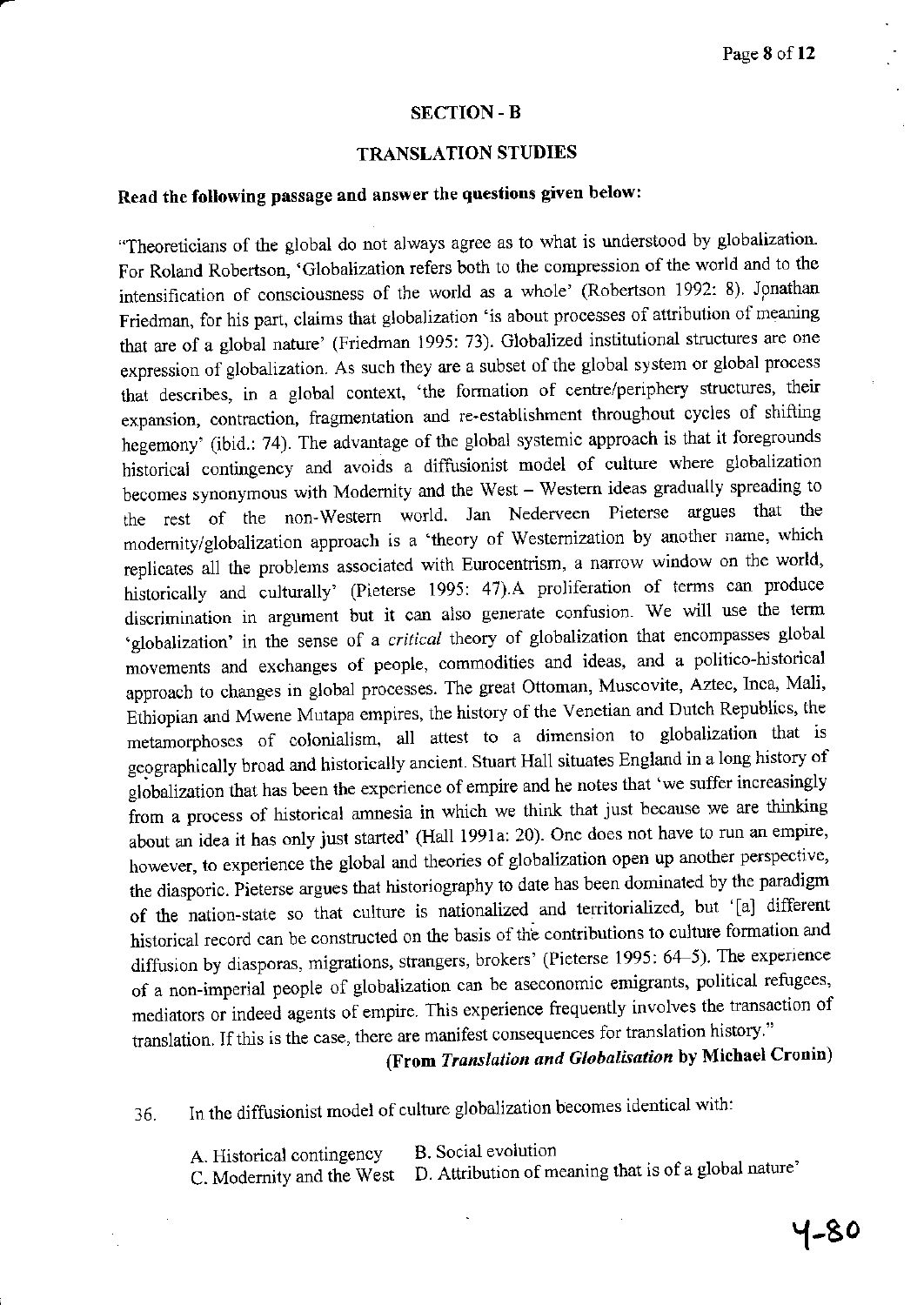|  | Which is "a narrow window on the world, historically and culturally?" |
|--|-----------------------------------------------------------------------|
|--|-----------------------------------------------------------------------|

| A. Global systemic approach | B. The non-Western world |
|-----------------------------|--------------------------|
| C. Shifting hegemony        | D. Eurocentrism          |

# 38. Who uses the term 'globalization' in the sense of a *critical* theory of globalization?

| A. We                                                | B. Michael Cronin    |
|------------------------------------------------------|----------------------|
| C. Robertson, Friedman, Pieterse, and Michael Cronin | D. People of Ireland |

# 39. Which perspective may have manifest consequences for translation history?

A. Diasporic B. Historiographic C. Metropolitan D. Global

40. A translation that "aftempts to produce the original as the author might have done if he or she appeared in the given socio-historical time and place" is called:

|     | A. Inter-linear version<br>C. Domestication      | B. Inter-semiotic translation<br>D. Transposition |
|-----|--------------------------------------------------|---------------------------------------------------|
| 41. | Michael Cronin's views are                       | views of Jan Nederveen Pieterse.                  |
|     | A. Contradictory to the<br>C. Disparate with the | B. Corresponding to the<br>D. Broader than the    |

### 42. What is an Audio Visual Translation (AVT)?

- A. Transfer from one language to another of the verbal components contained in audio visual works
- B. Synchronization of music with visual in audio visual works
- . C. Synchronization of dialogues with video in audio visual works in audio visual works
	- D. Voice-over and Dubbing
- 43. What are the two major modes of Audio-Visual Translation (AVT) involved in Film Translation?
	- A. Audio description and voice-over :
	- B. Using sign language and subtitling for the hard-of-hearing
	- C. Dubbing and Subtitling

 $\mathbb{R}^{n \times n}$ 

- D. Rendering a written text into a film
- 44. Author of the essay "On Linguistic Aspects of Translation":

| A. J.C. Catford  | B. Walter Benjamin |
|------------------|--------------------|
| C. Peter Newmark | D. Roman Jakobson  |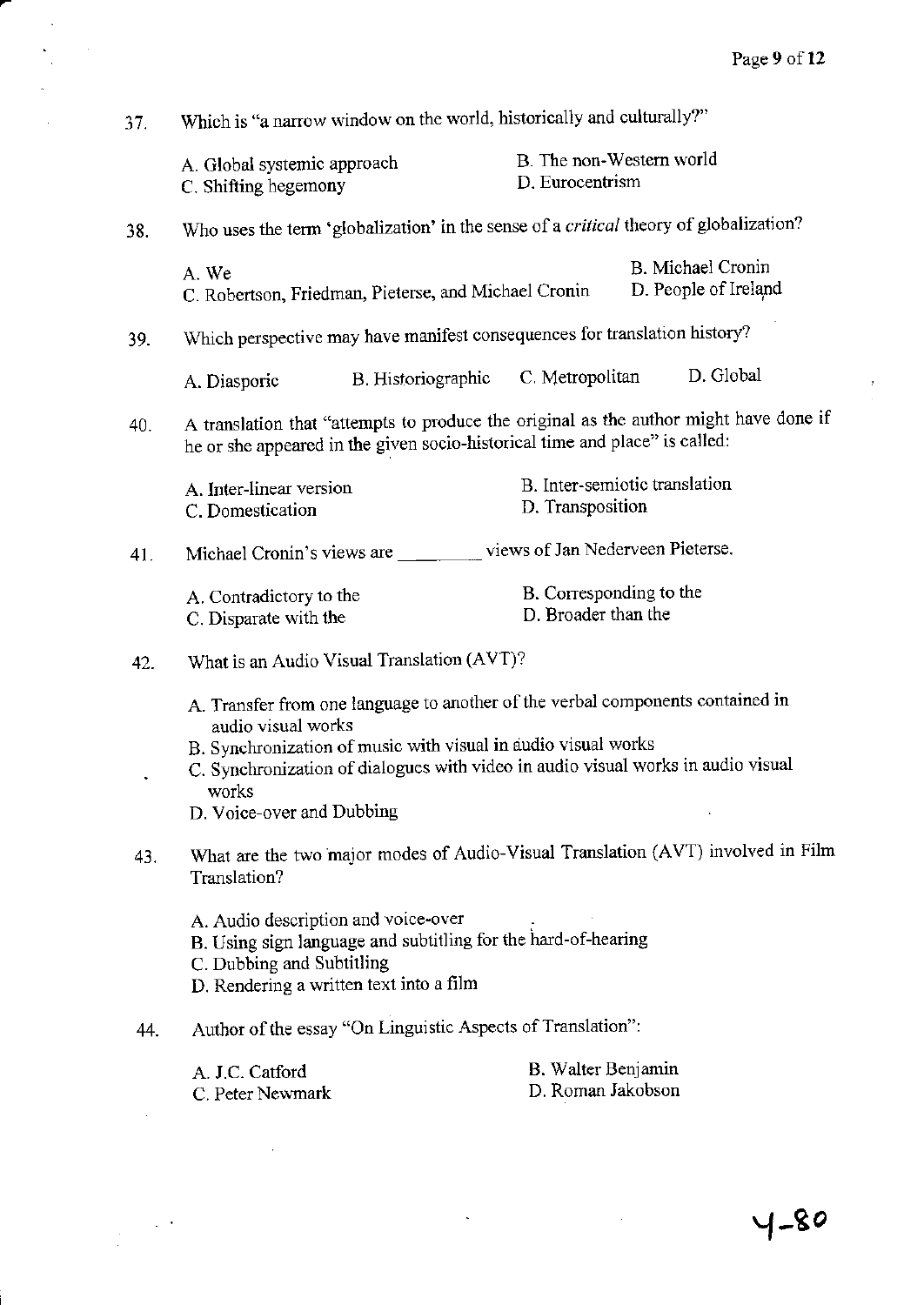45. Author of the book Introducing Translation Studies:

 $\frac{1}{2} \left( \frac{1}{2} \right)^2 \frac{1}{2} \left( \frac{1}{2} \right)^2$ 

|     | A. Jeremy Munday<br>C. Mary Snell-Hornby                                                                                                                                                                                       | <b>B.</b> Susan Bassnett<br>D. Maria Tymoczko         |  |  |  |
|-----|--------------------------------------------------------------------------------------------------------------------------------------------------------------------------------------------------------------------------------|-------------------------------------------------------|--|--|--|
| 46. | Tick the ODD ONE OUT which is not a part of Interpreting Studies:                                                                                                                                                              |                                                       |  |  |  |
|     | A. Simultaneous interpretation<br>C. Adaptation                                                                                                                                                                                | B. Consecutive interpretation<br>D. Sight translation |  |  |  |
| 47. | In which text type the author or 'sender' is foregrounded?                                                                                                                                                                     |                                                       |  |  |  |
|     | <b>B.</b> Informative<br>A. Expressive                                                                                                                                                                                         | D. Operative<br>C. Audio-medial                       |  |  |  |
| 48. | Eugene Nida is considered to be the creator of which dichotomy?                                                                                                                                                                |                                                       |  |  |  |
|     | A. Semantic versus communicative translation<br>B. Alienating or foreignization versus naturalization or domestication<br>C. Direct translation versus oblique translation<br>D. Formal equivalence versus dynamic equivalence |                                                       |  |  |  |
| 49. | 'Bittersweet' is an example of $a$ /an $\frac{a}{a}$ .                                                                                                                                                                         |                                                       |  |  |  |
|     | B. Oxymoron<br>A. Maxim                                                                                                                                                                                                        | D. Aphorism<br>C. Metaphor                            |  |  |  |
| 50. | The term Translation Studies has been coined by ______.                                                                                                                                                                        |                                                       |  |  |  |
|     | A. Anthony Pym<br>C. James Holmes                                                                                                                                                                                              | <b>B.</b> Antonie Berman<br>D. Douglas Robinson       |  |  |  |
| 51. | Historically, Translation Studies has been ______________.                                                                                                                                                                     |                                                       |  |  |  |
|     | <b>B.</b> Descriptive<br>A. Illustrative                                                                                                                                                                                       | D. Denotative<br>C. Prescriptive                      |  |  |  |
| 52. | The descriptive history of interpreters in Egypt has been provided by ________.                                                                                                                                                |                                                       |  |  |  |
|     | A. Friedrich Nietzsche<br>C. Michael Cronin                                                                                                                                                                                    | <b>B.</b> Mona Baker<br>D. Herodotus                  |  |  |  |
| 53. | Identify the meaning of the phrase in italics: He passed himself off as a noble man:                                                                                                                                           |                                                       |  |  |  |
|     | A. Was thought to be<br>C. Died as                                                                                                                                                                                             | B. Pretended to be<br>D. Was regarded as              |  |  |  |
| 54. | Translation has been classified<br>as<br>'transmutation' by $\frac{1}{\sqrt{2}}$ .                                                                                                                                             | 'rewording', 'translation proper'<br>and              |  |  |  |
|     | A. Rainer Guldin<br>C. Roman Jacobson                                                                                                                                                                                          | B. Sherry Simon<br>D. Andrew Chesterman               |  |  |  |

 $\ddot{\phantom{0}}$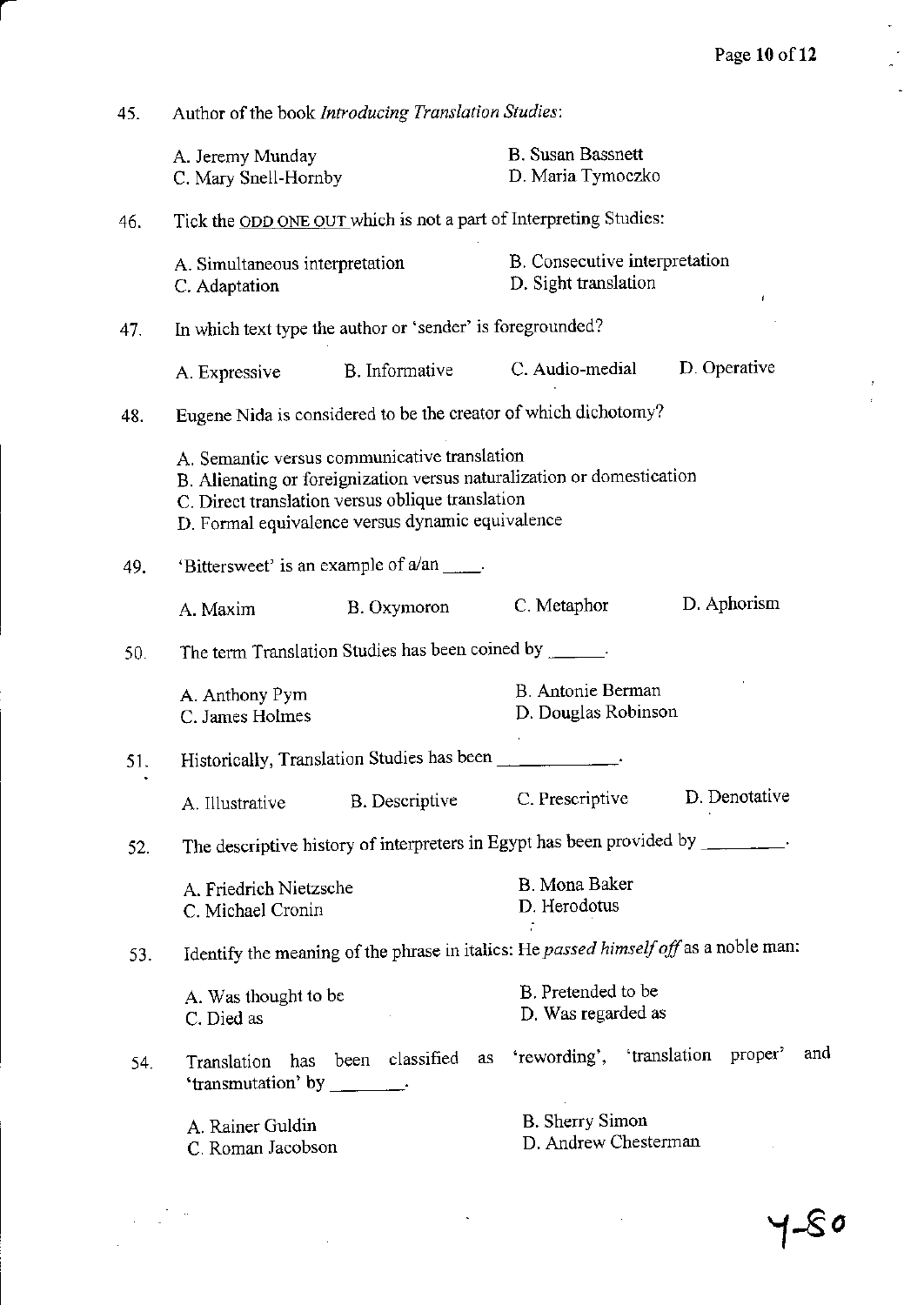$\boldsymbol{t}$ 

55. Van Doorslaer's map is divided into 'translation' and 'translation studies' Which of the following is classified under 'translation studies'?

 $\bar{z}$ 

l,

 $\zeta \to$ 

 $\mathcal{L}$ 

|                                                                                                                                                                          | A. Mode                                                                                                                                                                   | B. Media          | C. Literature                                                    | D. Theories                                                             |  |  |
|--------------------------------------------------------------------------------------------------------------------------------------------------------------------------|---------------------------------------------------------------------------------------------------------------------------------------------------------------------------|-------------------|------------------------------------------------------------------|-------------------------------------------------------------------------|--|--|
| 56.                                                                                                                                                                      | My grandfather walks very $\qquad \qquad$ .                                                                                                                               |                   |                                                                  |                                                                         |  |  |
|                                                                                                                                                                          | A. quick                                                                                                                                                                  | B. fast           | C. fastly                                                        | D. quickly                                                              |  |  |
| 57.                                                                                                                                                                      |                                                                                                                                                                           |                   | What are the three steps of Eugene Nida's system of translation? |                                                                         |  |  |
|                                                                                                                                                                          | A. Analysis, translation, postediting<br>C. Analysis, transfer, restructuring                                                                                             |                   |                                                                  | B. Analysis, restructuring, transfer<br>D. Analysis, transfer, exegesis |  |  |
| 58.                                                                                                                                                                      | Who of the following defined localization as 'a process by which digital content and<br>products developed in one locale are adapted for sale and use in another locale'. |                   |                                                                  |                                                                         |  |  |
|                                                                                                                                                                          | A. Dunne                                                                                                                                                                  | <b>B.</b> Parrish | C. Shadbolt                                                      | D. Scattergood                                                          |  |  |
| The act of translating a work that has previously been translated into the same<br>59.<br>language, or the result of such an act is ____.                                |                                                                                                                                                                           |                   |                                                                  |                                                                         |  |  |
|                                                                                                                                                                          | A. Reverse translation<br>C. Retranslation                                                                                                                                |                   |                                                                  | B. Transliteration<br>D. Back translation                               |  |  |
| Which of the following is the essay written by Walter Benjamin?<br>60.                                                                                                   |                                                                                                                                                                           |                   |                                                                  |                                                                         |  |  |
| A. "The Task of Translator."<br>B. "On Linguistic Aspects of Translation."<br>C. "Translation: Literature and Letters."<br>D. "The Misery and Splendour of Translation." |                                                                                                                                                                           |                   |                                                                  |                                                                         |  |  |
| 61.                                                                                                                                                                      | Who proposed Translation-Oriented Text Analysis?                                                                                                                          |                   |                                                                  |                                                                         |  |  |
|                                                                                                                                                                          | A. Christiane Nord<br>C. Hans J. Vermeer                                                                                                                                  |                   | B. Mary Snell-Hornby<br>D. Katharina Reiss                       |                                                                         |  |  |
| 62.                                                                                                                                                                      | What does the phrase "traduttore tradittore" mean?                                                                                                                        |                   |                                                                  |                                                                         |  |  |
|                                                                                                                                                                          | A. "Translator, Redeemer."<br>C. "Translator, Believer."                                                                                                                  |                   | B. "Translator, Traitor."<br>D. "Translator, Invisible."         |                                                                         |  |  |
| 63.                                                                                                                                                                      | The author of "Politics of Translation" is _____.                                                                                                                         |                   |                                                                  |                                                                         |  |  |
|                                                                                                                                                                          | A. Homi K. Bhabha<br>C. Gayatri Chakravorty Spivak                                                                                                                        |                   | B. Tejaswini Niranjana<br>D. Jhumpa Lahiri                       |                                                                         |  |  |
| 64.                                                                                                                                                                      |                                                                                                                                                                           |                   | Which of the following is a translation by William Jones?        |                                                                         |  |  |
|                                                                                                                                                                          | A. Sacontalá                                                                                                                                                              | B. Rubaiyat       | C. Ramayana                                                      | D. Uttararamacharita                                                    |  |  |

 $\bar{\mathcal{L}}$ 

 $\bar{\gamma}$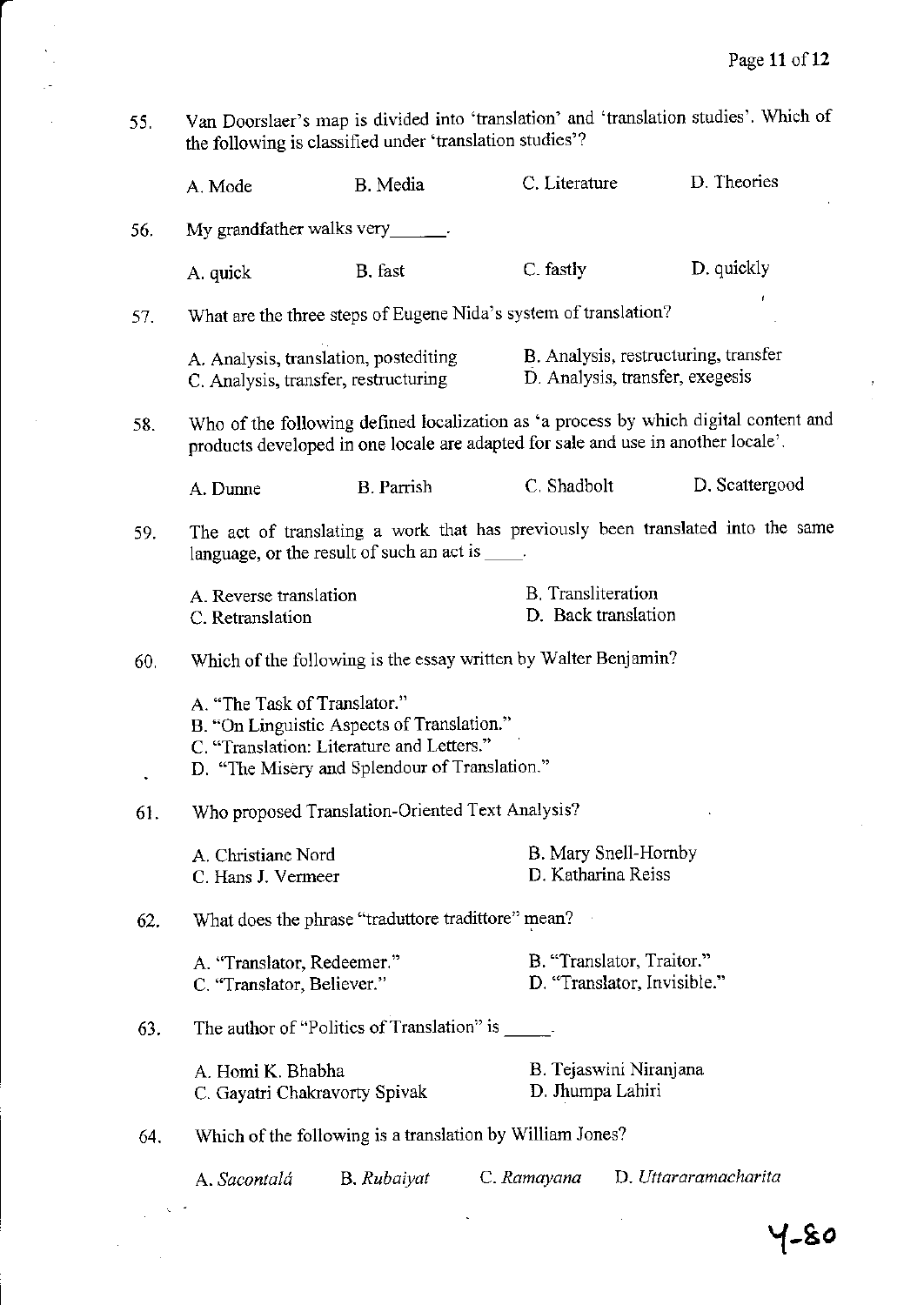$\cdot$ 

| 65. | Which of the following is not a type translation mentioned by John Dryden?                                                         |                            |                                                                               |                    |  |
|-----|------------------------------------------------------------------------------------------------------------------------------------|----------------------------|-------------------------------------------------------------------------------|--------------------|--|
|     | A. Metaphrase                                                                                                                      | <b>B.</b> Paratext         | C. Paraphrase                                                                 | D. Imitation       |  |
| 66. | Identify the pioneers of 'functional approach' in translation?                                                                     |                            |                                                                               |                    |  |
|     | A. Susan Bassnett& Andrew Lefevere<br>B. Reiss & Vermeer<br>C. Catford and Jakobson<br>t.<br>D. Etamar Even Zohar and Gideon Toury |                            |                                                                               |                    |  |
| 67. | Which of the following is not one of the four moves of George Steiner's concept of<br>hermeneutic motion?                          |                            |                                                                               |                    |  |
|     | A. Modulation                                                                                                                      | <b>B.</b> Initiative trust | C. Incorporation                                                              | D. Compensation    |  |
| 68. | Applied Translation Studies consists of:                                                                                           |                            |                                                                               |                    |  |
|     | ii. Translation criticism<br>i. Translator training<br>iv. Translation process<br>iii. Translation aids                            |                            |                                                                               |                    |  |
|     | A. i and iii only                                                                                                                  | B. ii and iii only         | C. i, ii, iii                                                                 | D. i, ii, and iv   |  |
| 69. | published?                                                                                                                         |                            | When was the first issue of Modern Poetry in Translation edited by Ted Hughes |                    |  |
|     | A. 1964                                                                                                                            | B. 1965                    | C.1966                                                                        | D. 1967            |  |
| 70. | Which of the following are the types of equivalence relations listed by Werner<br>Koller?                                          |                            |                                                                               |                    |  |
|     | i. Denotative Equivalence<br>iii. Text Normative Equivalence                                                                       |                            | ii. Connotative Equivalence<br>iv. Inter-textuality                           |                    |  |
|     | A. i, ii, iv only                                                                                                                  | B. i, ii, iii only         | C. i, iv only                                                                 | D. i, iii, iv only |  |
|     | $* * *$                                                                                                                            |                            |                                                                               |                    |  |
|     |                                                                                                                                    |                            | ÷,                                                                            |                    |  |

 $\ddot{\phantom{0}}$